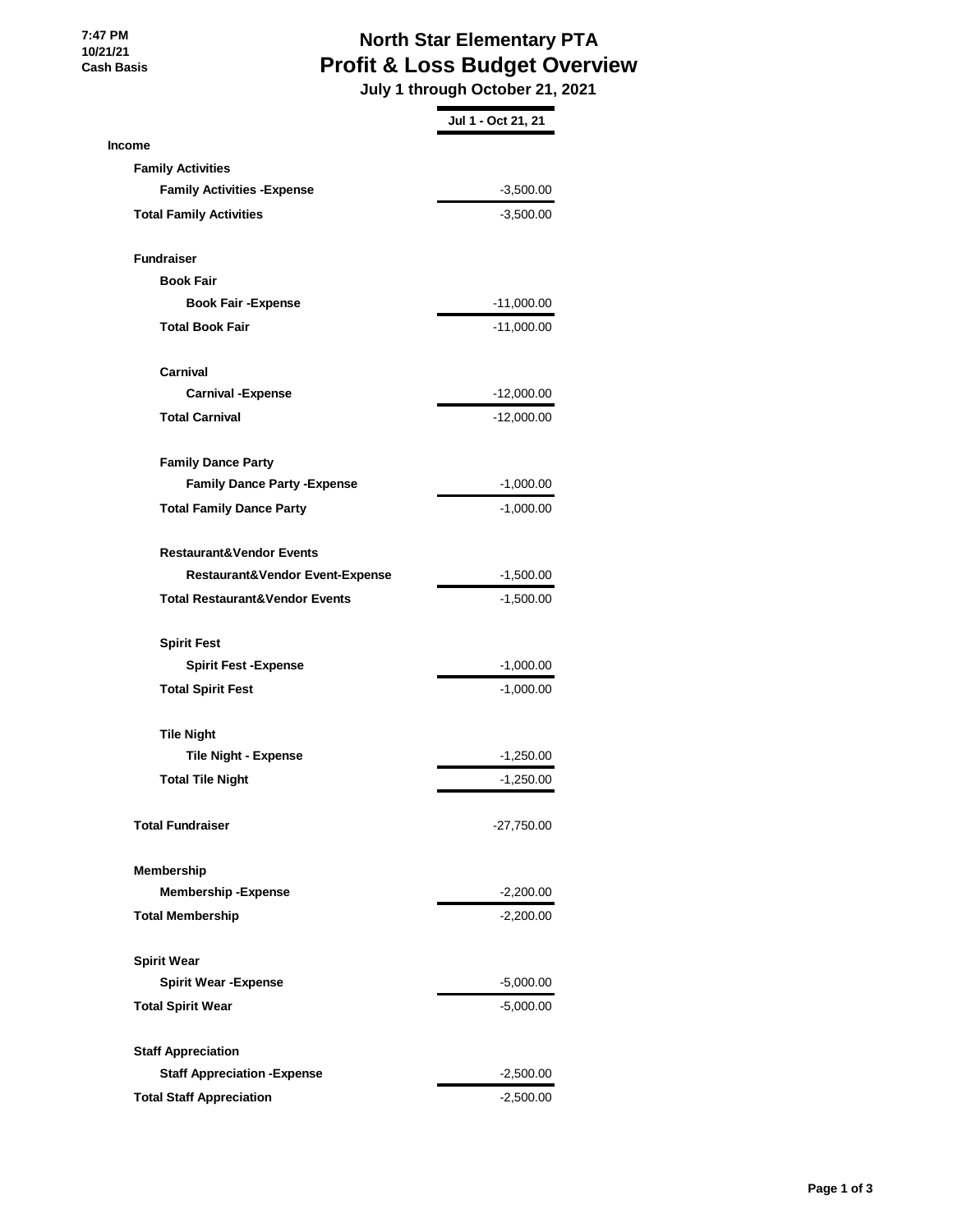## **North Star Elementary PTA Profit & Loss Budget Overview**

 **July 1 through October 21, 2021**

|                                        | Jul 1 - Oct 21, 21 |
|----------------------------------------|--------------------|
|                                        |                    |
| Yearbook<br>Yearbook - Expense         | $-5,000.00$        |
|                                        |                    |
| <b>Total Yearbook</b>                  | $-5,000.00$        |
| <b>Total Income</b>                    | -45,950.00         |
| <b>Expense</b>                         |                    |
| <b>Academic Competition</b>            |                    |
| <b>Math Olympiad</b>                   | 109.00             |
| <b>Odyssey of the Mind</b>             | 135.00             |
| <b>Science Olympiad</b>                | 25.00              |
| <b>Spelling Bee</b>                    | 387.50             |
| <b>Total Academic Competition</b>      | 656.50             |
| <b>Charitable Assistance</b>           | 400.00             |
| <b>Copy/Printing</b>                   | 500.00             |
| <b>Field Day</b>                       | 400.00             |
| <b>Fifth Grade Activities</b>          | 1,200.00           |
| <b>Garden Committee</b>                | 500.00             |
| <b>Health and Wellness</b>             | 200.00             |
| <b>Instructional Support</b>           | 2,500.00           |
| <b>Insurance</b>                       | 235.00             |
| Landscaping                            | 500.00             |
| <b>Library Support</b>                 | 300.00             |
| Programs                               |                    |
| ARC                                    | 2,200.00           |
| Art                                    | 300.00             |
| <b>Assembly Programs</b>               | 1,350.00           |
| <b>Bee Club</b>                        | 250.00             |
| <b>Enrichment</b>                      | 150.00             |
| <b>Junior Achievement</b>              | 2,000.00           |
| <b>LEGO League</b>                     | 250.00             |
| Music                                  | 300.00             |
| <b>Native American Day</b>             | 150.00             |
| <b>Physical Education</b>              | 300.00             |
| <b>Reflections</b>                     | 100.00             |
| <b>Science Programs</b>                | 4,000.00           |
| <b>Senior Class Annual Celebration</b> | 500.00             |
| <b>Total Programs</b>                  | 11,850.00          |
| <b>PTA Operating Expense</b>           |                    |
| Professional fees for tax work         | 100.00             |
| <b>PTA Website</b>                     | 600.00             |
| <b>State Annual Conference</b>         | 75.00              |
|                                        |                    |